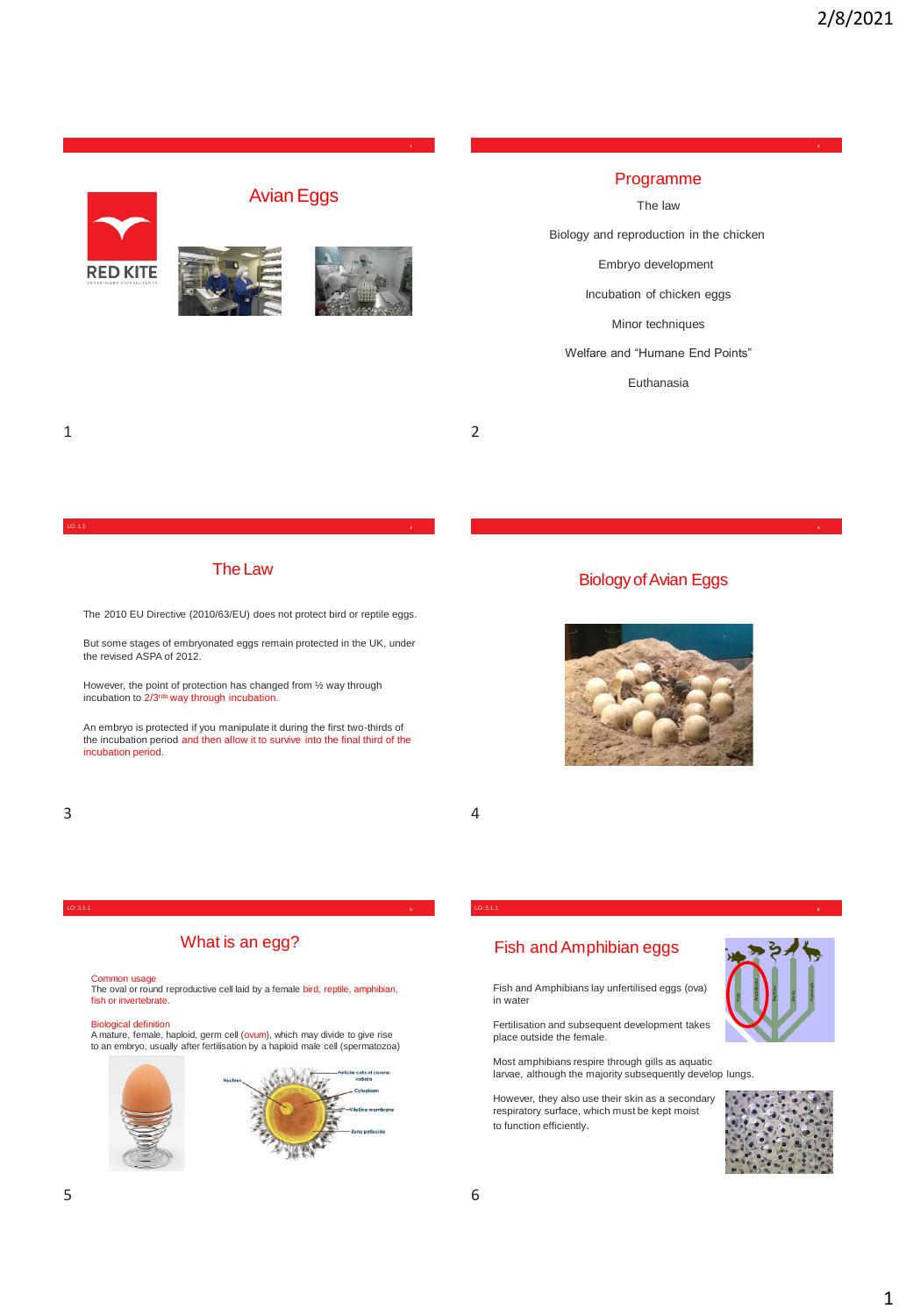

# Reptiles and Bird eggs

The eggs of birds are enclosed in a chalky shell.

The eggs of reptiles are enclosed in a leathery membrane.

Both can survive in dry conditions on land

Development of the embryo takes place within the shell/membrane.

This occurs partly inside the female, before the egg is laid and partly outside, during incubation



**7**



 $7$  8

# Commercial importance of poultry eggs

Over 30 million egg laying chickens in UK



Each hen lays approximately 300 eggs/year

UK produces 10 billion eggs/year (approx 30 million eggs /day)

Average person consumes 170 eggs/head/year

# LO: 3.1.1

# Research importance

Mammal eggs

LO: 3.1.1

Only 2 species of mammals lay eggs.

Echidna

How many embryonated chicken eggs are used in research every year in the UK?

# Nobody knows

The numbers are not reported to the Home Office.

However, 1.2 billion eggs are used worldwide annually, to produce 3 billion doses of human influenza vaccine.

 $9 \hspace{2.5cm} 10$ 

# Chicken Embryos in Research

First described by Aristotle around 350 BCE

Able to view developing chick without needing a microscope

 $16<sup>th</sup>$  century – able to differentiate different developmental tissues

17th century – development of microscope 18<sup>th</sup> Century – embryology as a science

Immunology - host-graft response (1914)

Propagation of pox virus (1931)

Chicken genome sequenced (2004)



# LO: 3.1.1

# Reproduction in Chickens

# Male anatomy

Abdominal testes

Deferent ducts (vas deferens) widen as they approach cloaca – act as main storage organ for spermatozoa

Open into papillae in cloaca

Papillae are mating organs

Sperm can remain viable in oviduct of female for up to 3 weeks



Duck-billed platypus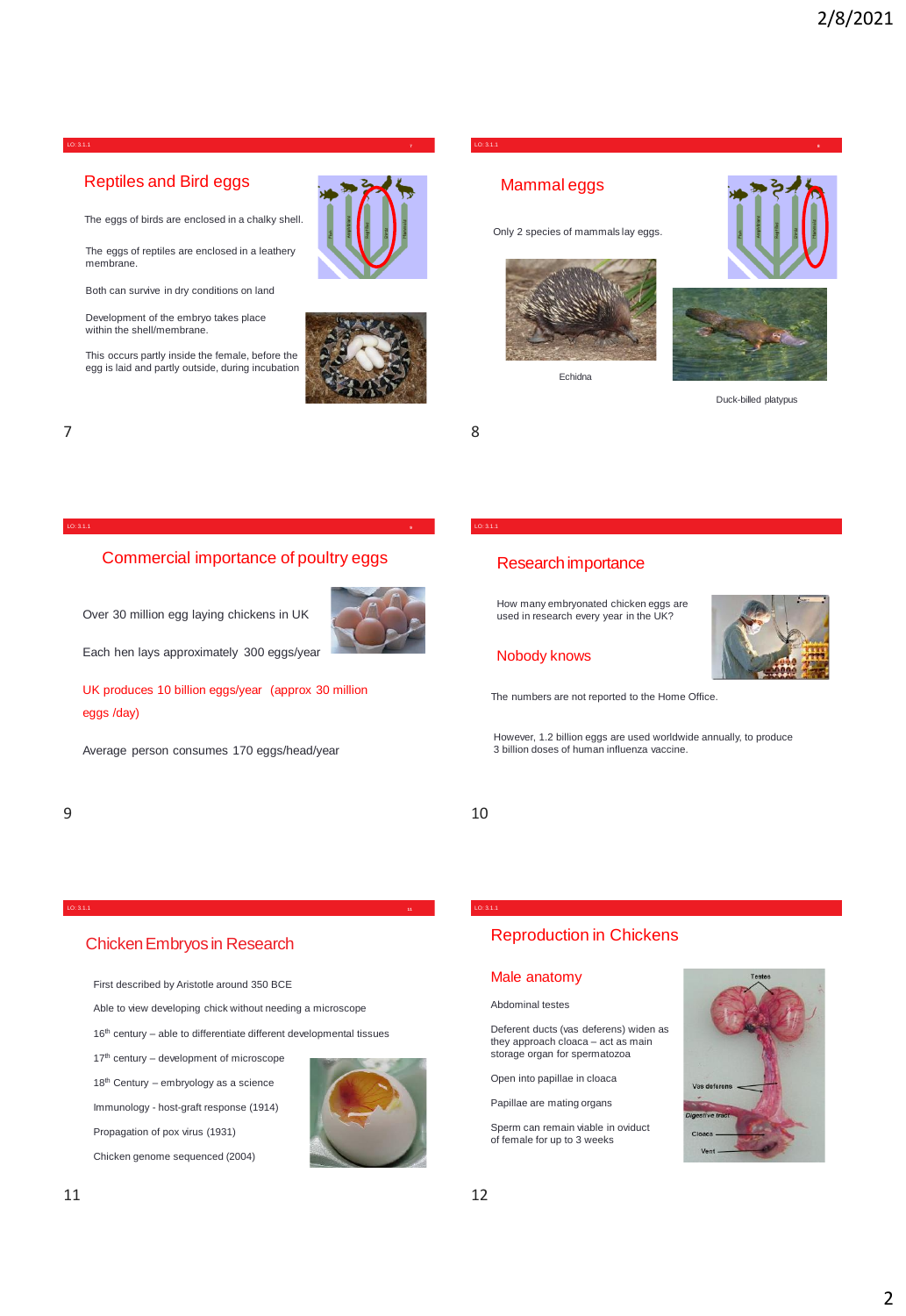# Reproduction in Chickens

# Female anatomy

LO: 3.1.1

Only one functioning ovary and oviduct (the left)

The right ovary develops until about day 7, and then regresses

Mature ovaries contain numerous follicles of various sizes

Oviduct produces albumen and shell to surround the egg as it passes down from ovary to cloaca



## LO: 3.1.1

# Formation of the egg

# The Follicle

Each ovary contains about 500,000 oocytes (immature ova) at hatching.

Each oocyte is enclosed in a cell membrane, which is covered by an extracellular protein coat - the vitelline membrane

The vitelline membrane is surrounded by a layer of follicular cells - the zona radiata

The follicular cells of the zona radiata pass nutrients from capillaries of the ovary to the growing egg

This structure is called a follicle



 $13$  14

**15**

#### LO: 3.1.1

# Formation of the egg



The ovary of a mature hen contains follicles of different sizes and developmental stages.

Most follicles degenerate, but about 2,000 will continue develop to reach approximately 6mm in diameter (white follicles)

Under the influence of gonadotrophin and steroid hormones, white follicles are periodically initiated to accumulate yolk protein and grow in size to become vellow follicles

As they grow larger, the yellow oocytes are pushed toward the outer edge of the ovary, until remain connected by only a stalk.

Over a period of about 10 days, the oocyte accumulates so much yolk that the nucleus of the cell and most of the cytoplasmic contents are

This side of the egg is referred to as the animal pole. The opposite side,

When the oocyte has reached a suitable size (40mm), by accumulation of yolk, the follicle will rupture and release the oocyte into the hen's

where the yolk is stored, is referred to as the vegetal pole

Ovulation in chickens occurs approximately every 24-27 hours

pushed to one side of the cell at the equator.

Formation of the egg

# $15$  16

LO: 3.1.1

Yolk

oviduct (ovulation).

# LO: 3.1.1

# Formation of the egg

## Yolk

Yolk is produced by the hens liver and transported to the in the blood stream, whence it passes to the ooctyte.

The yolk contains lipids, proteins and polysaccharides.

The colour of an egg yolk is from xanthophyll carotenoids - lutein and zeaxanthin

Yolk makes up about 33% of the liquid weight of a newly laid hen's egg and contains approximately 60 calories, three times the calorific content of the egg white.

| e follicular cells |  |  |
|--------------------|--|--|
|                    |  |  |

| <b>Component</b> | %    |
|------------------|------|
| Water            | 48   |
| Protein          | 17.5 |
| Fat              | 32.5 |
| Carbohydrates    |      |
| Other            |      |

LO: 3.1.1



## **Ovulation**

Formation of the egg

The follicle ruptures along a line with few, if any, blood vessels (the stigma).

If by chance any blood vessels are ruptured at ovulation, a small drop of blood (blood spot) may be deposited on the yolk.

Once released from the follicle, the oocyte, surrounded by the vitelline membrane, passes into the thin, funnel-like lips of the infundibulum of the oviduct.

Ovulation in chickens will first occur between 18-24 weeks, depending on breed, feeding, light intensity and other management factors.

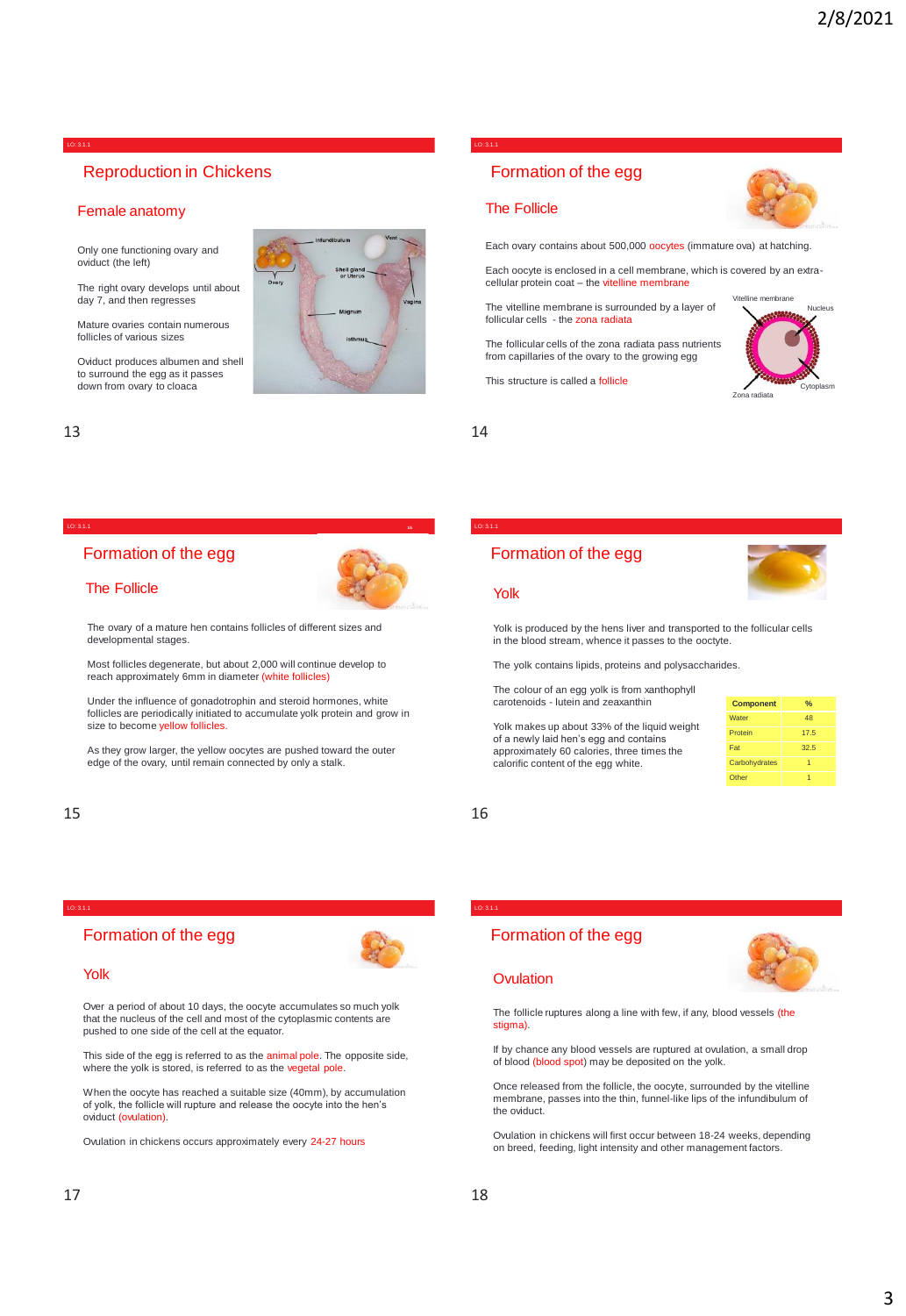# Formation of the egg

# Meiosis

The released oocyte (egg) is a single cell.

Shortly after release from the follicle, the nucleus of this cell will undergo meiosis to produce a haploid gamete.

If fertilisation occurs, the fused male and female gametes will become a zygote and thence a chick embryo.

Whether the oocyte is fertilised or not, it will continue down the oviduct to be covered by layers of albumen (egg white), and enclosed in a shell.

# $19$  20

### LO: 3.1.1

# Formation of the egg

# The Magnum

Whether or not the oocyte has been fertilised, it will leave the infundibulum and enter the magnum section of the oviduct within about 30 minutes.

The dense portion of the albumen is added in the magnum

50% of the total albumen is added here.

The egg remains in the magnum for approximately 3 hours



# 21 22

LO: 3.1.1

#### LO: 3.1.1 **<sup>20</sup>** LO: 3.1.1

# Formation of the egg

# **Fertilisation**

Inside the lower portion of the oviduct are special crypts (sperm storage tubules) where sperm from a rooster can be stored and remain viable for up to three weeks.

Ovulation causes the walls of the oviduct to contract and cilia lining the walls to move, causing an upward current in the oviduct.

If sperm are present in the storage tubules of the lower oviduct, some of these will be swept up the oviduct toward the oocyte, and fertilisation will take place in the infundibulum.

# LO: 3.1.1

# Formation of the egg

# The Isthmus

The magnum is separated from the uterus by the isthmus, a narrow ring without glands.

The egg remains in the isthmus for approximately 1 hour, where a further 10% of the total albumen is secreted

The 2 shell membranes are also formed here

The shape of the egg is largely determined in this section.



# Formation of the egg

# Uterus (Shell gland)

The egg remains in the uterus for 20 hours

Final 40% of (thin) albumen is secreted here

Shell formed of crystalline calcium carbonate

Pigmentation occurs at a late stage

Shell is finally covered in a mucoprotein layer which protects the egg from micro-organisms



LO: 3.1.1 **<sup>24</sup>**

# The egg at time of laying



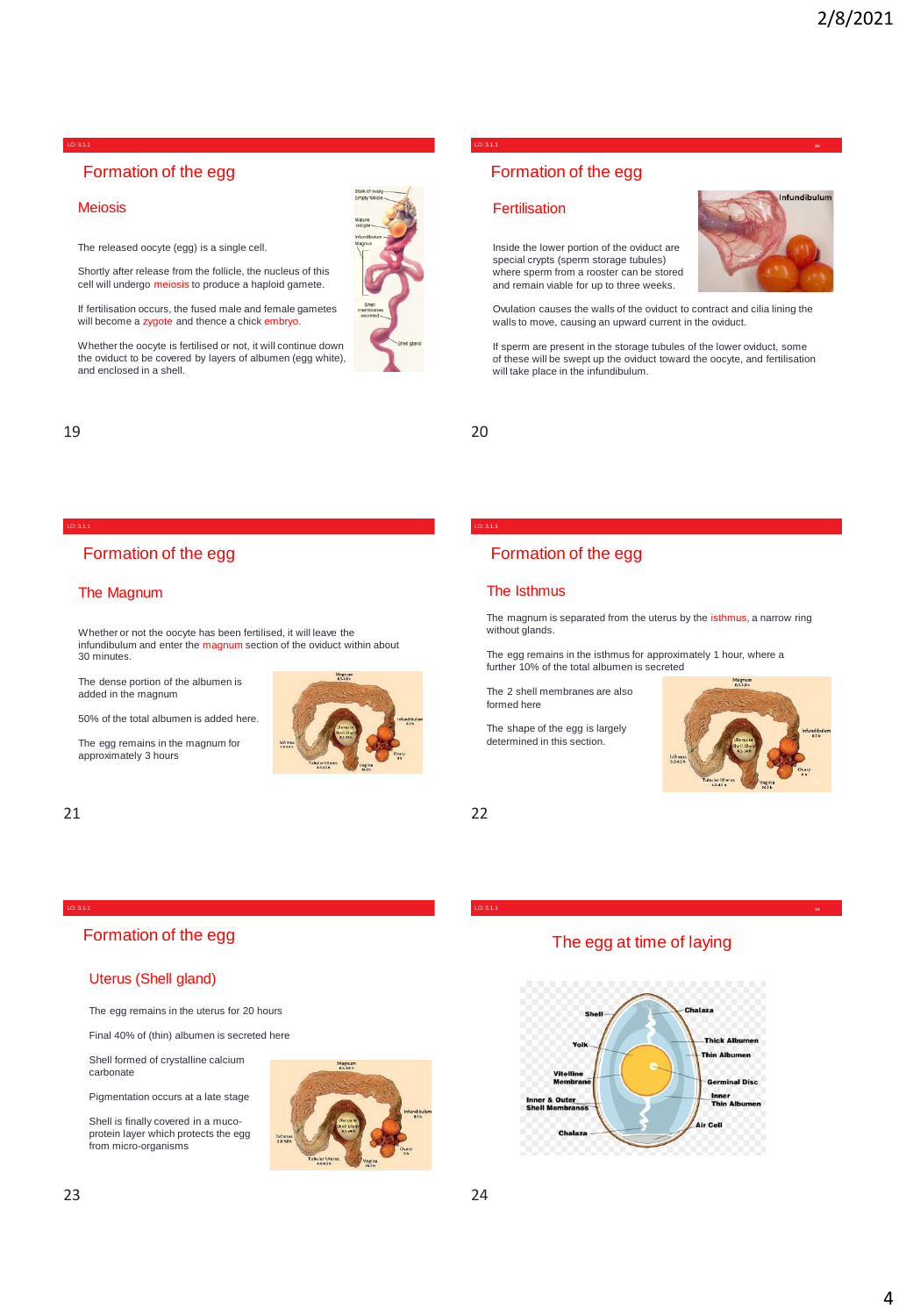# Egg laying



Chickens usually lay a clutch of about 5 eggs over 5 days

Clutch size varies between species

Chickens need >14 hours of light for egg production

Generally lay within 6 hours of sunrise (or light exposure in artificial light)

Ovulate the next egg within 1 hour of laying

But if laying occurs in the afternoon, a chicken will not usually ovulate that day, but miss a day and ovulate the following morning.

# 25 26

LO: 3.1.1

LO: 3.1.1

# Embryo development

#### Fertilisation

If fertilisation occurs, the nucleus of the oocyte (germinal disc or blastodisc), which contains the genetic material of the hen, is fertilized by a sperm.

About three hours after fertilization the newly formed single cell divides into two cells. Then 4, 8, 16 etc.

Division of the cell results in the formation of a blastula.

The blastula consists of a layer of cells known as the blastoderm



#### LO: 3.1.1 LO: 3.1.1 **<sup>28</sup>**

# Embryo development

### In the oviduct

The blastoderm will spend about 25 hours in the warmth of the hen's<br>body (about 106º F (41º C), while the egg passes down the oviduct.

Cell division continues until the egg is laid.

Once the egg is laid, its temperature will drop below  $80^0$  F (27 $^0$ C), and embryo development will cease.

The cooling of the egg will cause contracture of the internal tissues, which results in the formation of a small air sac at the blunt end (the aerus ).

# 27 28

# Amniotes

Reptiles, birds and mammals are all **AMNIOTES**

Amniote embryos possess 4 extra-embryonic membranes.

#### AMNION **CHORION** ALLANTOIS YOLK SAC

These extra-embryonic membranes allow birds and reptiles to lay eggs on land. They shelter and sustain the embryo against the harsher conditions of a terrestrial environment.

Mammals retain these extra-embryonic membranes, even though the embryo develops in the female until birth.

#### LO: 3.1.1 **<sup>30</sup>** LO: 3.1.1

# Embryonic membranes

The extra embryonic membranes ensure the following:

- Prevent desiccation
- Enable gas exchange between the embryo and its environment (respiration)
- Allow waste materials to be disposed of while the embryo develops; preventing waste products from building up to toxic levels within the egg
- Enable the embryo to receive the nutrition it needs to develop



 $29$  30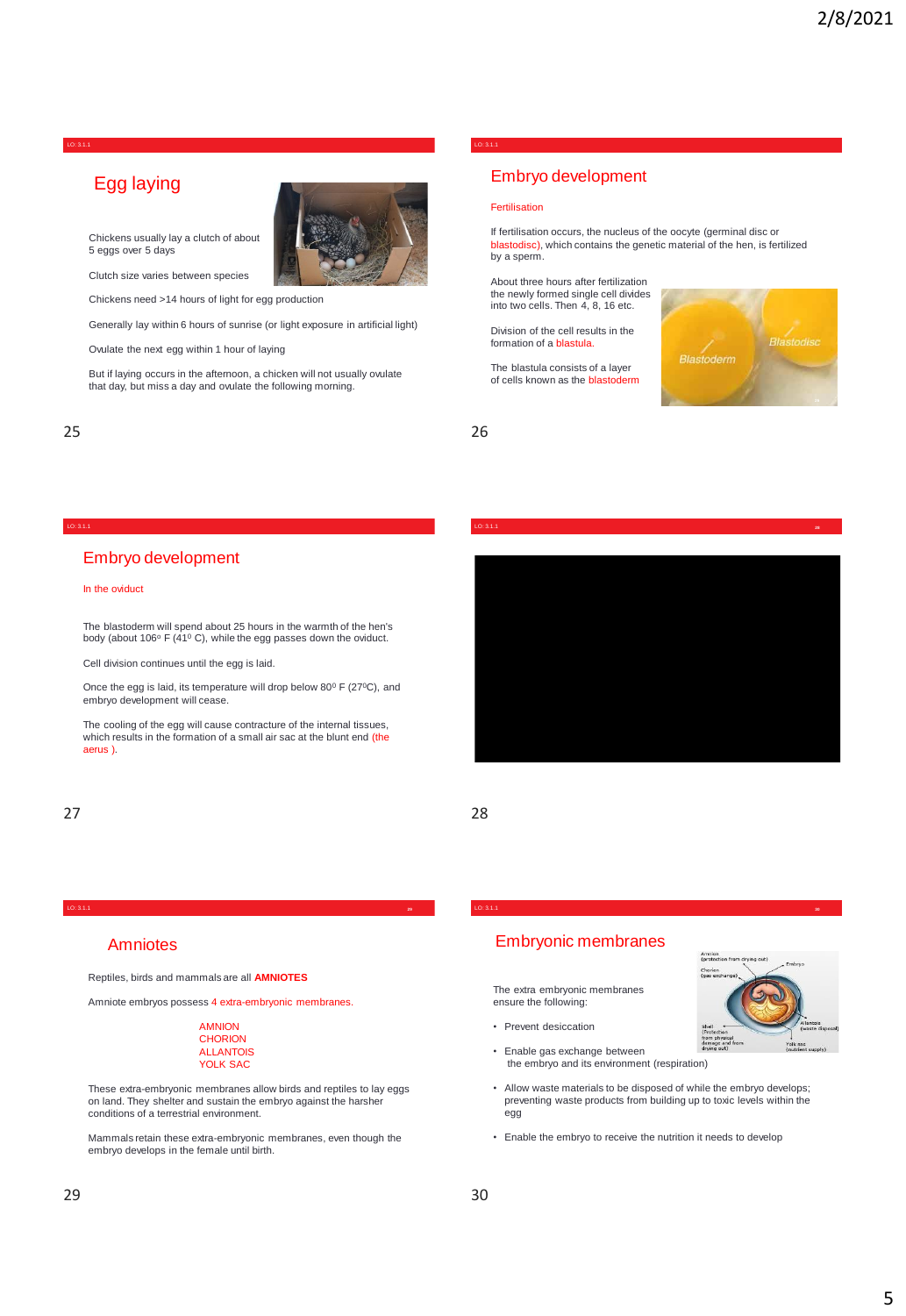# Embryonic membranes

## Yolk sac

This sac envelops the yolk and produces an enzyme that changes the yolk material into a form that can be used as a food

**Allantois**

Any remaining, unused yolk material in the yolk sac when the chicken hatches from the egg is drawn into the abdomen for use as food by the chick for the first two to three days after hatching

source by the developing embryo.



**31**

LO: 3.1.1 **<sup>32</sup>**

LO: 3.1.1

# 31 32

#### LO: 3.1.1 **<sup>34</sup>**

# Embryonic membranes

### Allantois

The allantois develops an extensive circulatory system connected to that of the embryo which is driven by the embryonic heart.

The allantoic membrane functions for:

- Respiration Oxygen and carbon dioxide are absorbed through the eggshell and are exchanged in the allantois.
- Excretion The allantois stores excretions (urea),.
- Digestion Absorbs albumen (used as food by the embryo), and calcium from the shell for the needs of the embryo.

**Incubation** 

# LO: 3.1.1

Amnion

and exercise.

# Embryonic membranes

The amnion is a transparent sac filled with a colourless fluid - amniotic fluid.

Embryonic membranes

Surrounds and protects the embryo.

### **Chorion**

The chorion surrounds both the amnion and the yolk sac.



Initially the chorion has no apparent function, but later it fuses with the allantois to form the chorio-allantoic membrane.

The chorio-allantoic membrane lines the inside surface of the egg and is connected to the blood vessels of the embryo.

This provides the embryo with a stable fluid environment which acts as a shock-absorber and permits the developing embryo to move

**Amniotic cavity** 



# Incubation

Chicken embryos can remain viable for up to 2 weeks after laying, provided the temperatures are low.

They will only begin to develop again if they are warmed by natural or artificial incubation.

Fertile eggs can therefore be "stored" for a limited time in chilling cabinets.

Usually held at 13-21<sup>0</sup>C and 70-80% RH

They may also be transported under the same conditions

Warming eggs to commence incubation is known as setting.

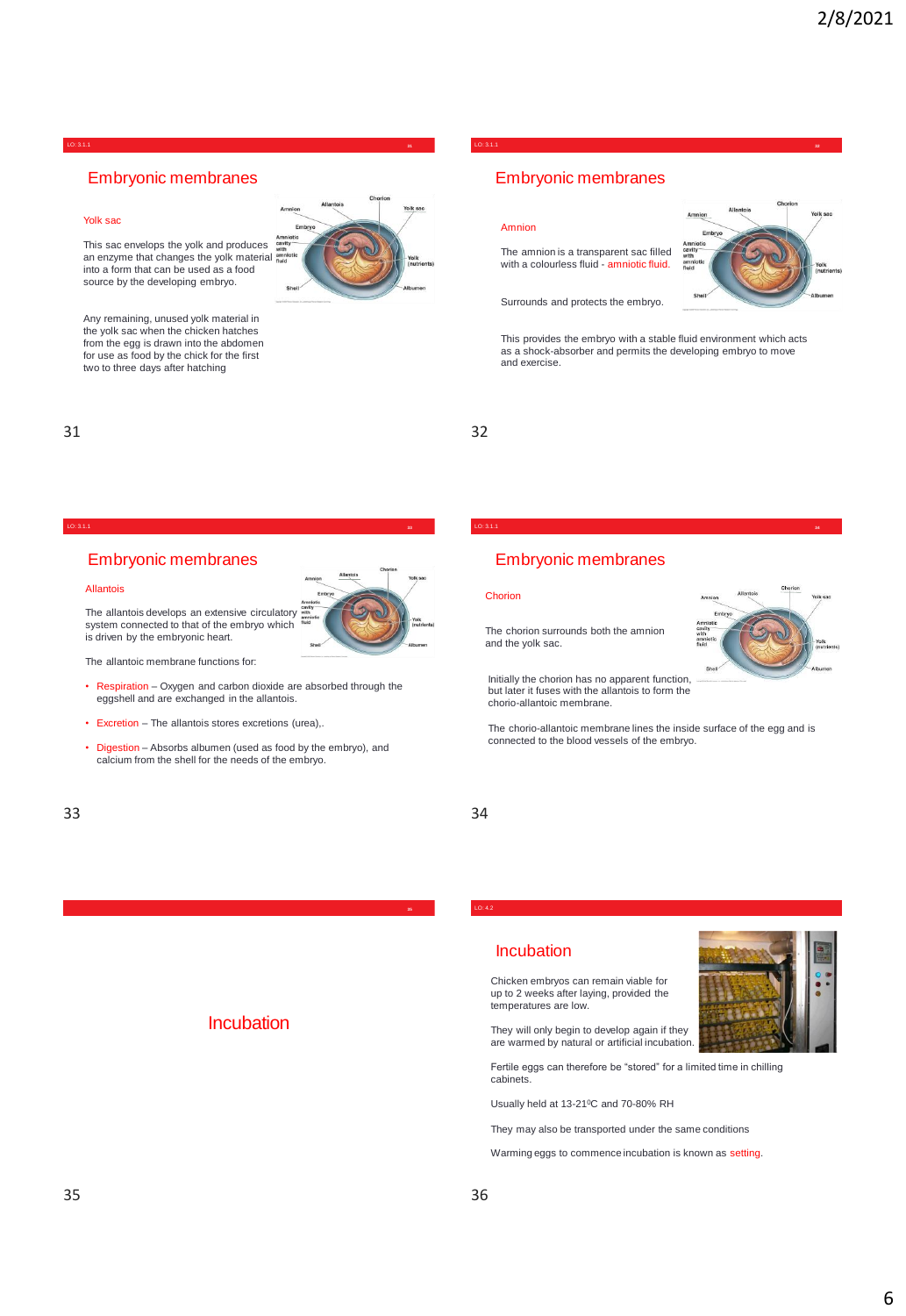Incubation

## Setting Eggs

If eggs are kept at 13-21<sup>0</sup>C, they will remain fertile for 14 days, but are best set before 7 days following laying.

LO: 4.2 **<sup>37</sup>**

Chilled eggs should be gently warmed to 20°C for 4-6 hours before placing in the incubator (setting).

Eggs should always be set with the taglion (pointed end) downwards.

# $37$   $38$

LO: 4.2

## LO: 4.2 **<sup>39</sup> <sup>40</sup>**

# **Temperature**



Correct temperature is critical

Eggshell temperature correlates to internal temperature

Optimum temperature is  $100 - 101$ <sup>o</sup>F (37.8 – 38.3<sup>o</sup>C)

LO: 4.2 **<sup>41</sup>**

Use a medical infrared ear thermometer on side of shell (equator)

Eggs in middle of trays will be hottest



# 39 40

# **Temperature**

Critical factors

Incubation

**Temperature** 

Ventilation

Turning

Relative humidity

LO: 4.2 **<sup>38</sup>**

If no temperature adjustment possible



# Relative Humidity

Controls weight loss

Should routinely monitor the air cell

Lose 11-12% of weight from day 1-18



# Relative Humidity

LO: 4.2 **<sup>42</sup>**

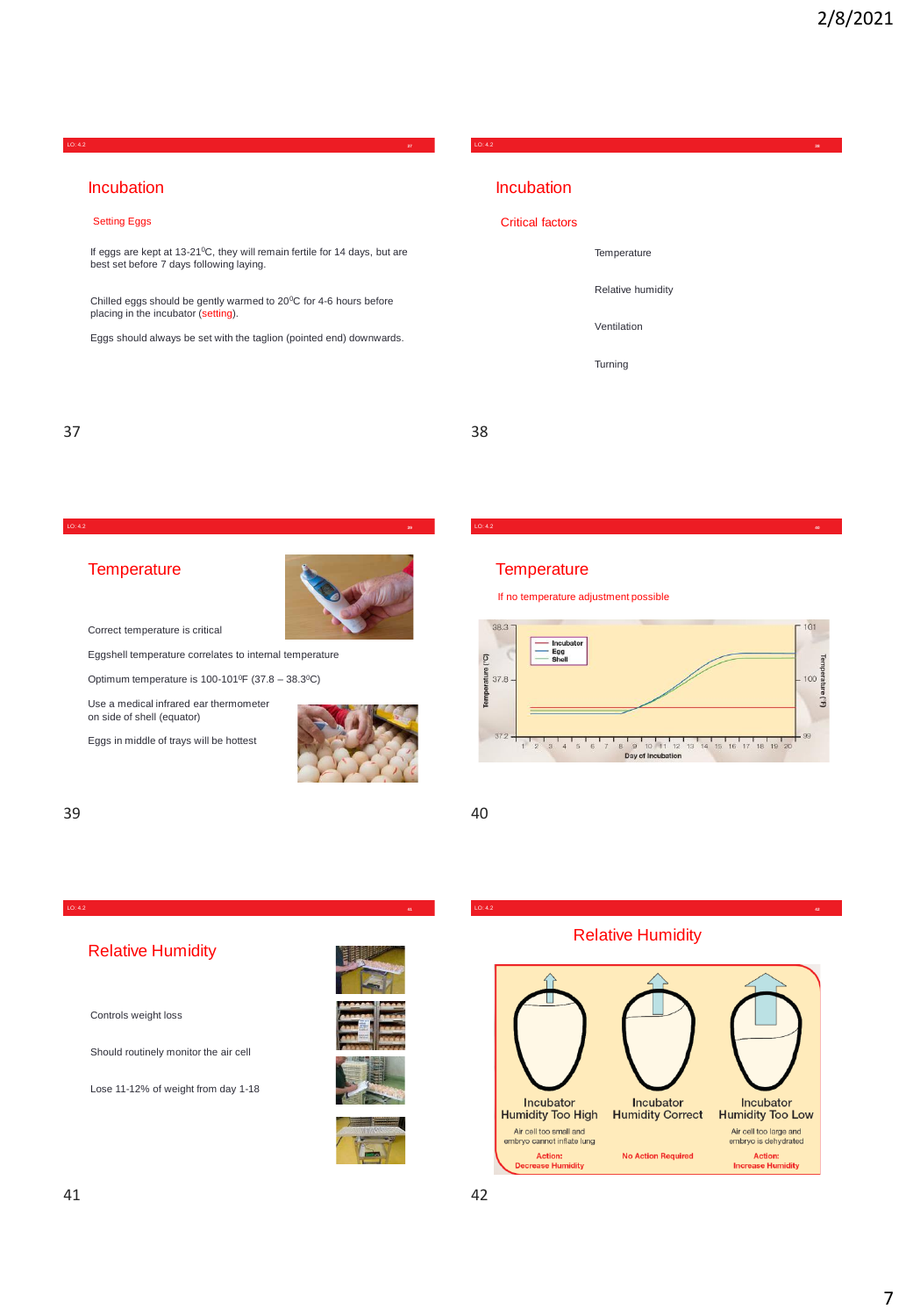| LO: 4.2<br>45             |              |                |                |                |                         |      |                         |                         |                |
|---------------------------|--------------|----------------|----------------|----------------|-------------------------|------|-------------------------|-------------------------|----------------|
| Tray No.                  | $\mathbf{1}$ | $\overline{2}$ | $\overline{3}$ | $\overline{A}$ | -5                      | 6    | $\overline{7}$          | $\mathbf{8}$            | $\overline{9}$ |
|                           |              |                |                |                |                         |      |                         |                         |                |
| No. of Eggs               | 132          | 132            | 132            | 132            | 132                     | 132  | 132                     | 132                     | 132            |
| Weight of Empty Tray      | 1205         | 1210           | 1205           | 1208           | 1206                    | 1208 | 1212                    | 1201                    | 1205           |
| Weight of Full Tray       | 8201         | 8364           | 8175           | 8191           | 8242                    | 8336 | 8089                    | 8263                    | 8307           |
| <b>Transfer Weight</b>    | 7382         | 7499           | 7324           | 7451           | 7510                    | 7637 | 7113                    | 7183                    | 7206           |
| No. of Chicks Hatched     | 120          | 116            | 123            | 122            | 115                     | 118  | 109                     | 104                     | 106            |
| <b>Total Chick Weight</b> | 4268         | 4238           | 4384           | 4395           | 4193                    | 4371 | 3748                    | 3667                    | 3724           |
| <b>Culls and Deads</b>    | £.           | $\circ$        | £.             | 土              | $\overline{\mathbf{z}}$ | 土    | $\overline{\mathbf{z}}$ | $\overline{\mathbf{3}}$ | $\mathbf{z}$   |
| <b>Unhatched Eggs</b>     | 11           | 16             | g              | 9              | 15                      | 13   | 21                      | 25                      | 24             |
| Egg Weight Loss (%)       | 11.7         | 12.1           | 12.2           | 10.6           | 10.4                    | 9.8  | 14.2                    | 15.3                    | 15.5           |
| Mean Egg Weight (g)       | 53.0         | 54.2           | 52.8           | 52.9           | 53.3                    | 54.0 | 52.1                    | 53.5                    | 53.8           |
| Mean Chick Weight (g)     | 35.6         | 36.5           | 35.6           | 36.0           | 36.5                    | 37.0 | 34.4                    | 35.3                    | 35.1           |
| Chick Yield (%)           | 67.1         | 67.4           | 67.5           | 68.1           | 68.4                    | 68.6 | 66.0                    | 65.9                    | 65.3           |

# 43 44

LO: 4.2 **<sup>44</sup>**

# **Ventilation**

Air circulating in the incubator will bring oxygen to the egg and remove carbon dioxide.

This must be done without causing draughts or removing too much moisture.

Air flow in cabinets and carbon dioxide levels should be monitored.

As eggs mature, they will require increased ventilation

LO: 4.2 **<sup>46</sup>**

## LO: 4.2 **<sup>45</sup>**

# **Turning**

If eggs aren't turned fairly regularly, there is a danger the embryo may adhere to the shell and become deformed.

Eggs should be turned at least 3 times a day.

Larger incubators will turn eggs once/hour.

Eggs should not be turned in the last 3 days of incubation When they are moved into the hatcher.

# Days 18 - 21

Three days before hatching, eggs are normally moved into a separate hatcher.

The temperature is lowered to 36-37°C)

The RH is increased to 75%

This keeps the membranes around the chick from drying out once the chick cracks the shell.

Avoids "shrink-wrapping" the chick in membranes

# 45 46



# LO: 3.1.1

# **Candling**

Determines viability

Uses a bright light source behind the egg to show details through the shell.

LEDs are very bright, also put out a cool light that doesn't heat and damage the embryos.

Being able to identify and remove non-viable eggs (infertile or early death) avoids the risk of a bad egg exploding and contaminating your hatch.

Infertile eggs may show a "blood ring"





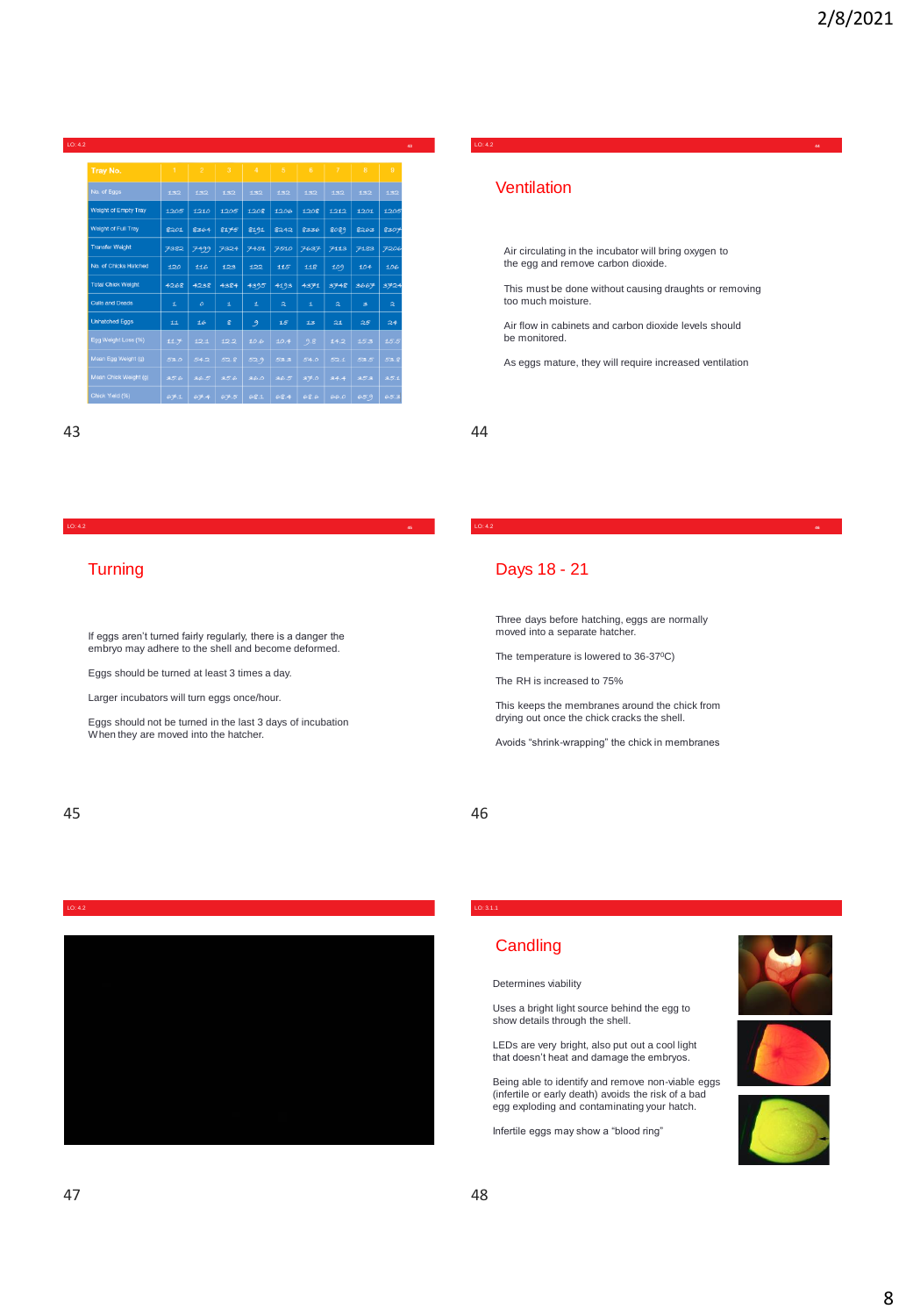

#### LO: 5.2

# Microbiological status of eggs needed in vaccine production

If chicken eggs are to be used as incubators for disease, then it is essential that they start free of disease.



**51**

Embryonated eggs for live vaccine production must be Specified Pathogen Free (SPF).

This is a requirement of the European Pharmacopoeia EP7.0.5.2.2. and the United States Department of Agriculture Veterinary Services Memorandum 800.65.

However, embryonated eggs for research and some veterinary vaccines may be produced from "clean" (not SPF) flocks



## LO: 4.1 **<sup>54</sup>**

# 1) Personnel

People act as vectors for diseases: organisms survive in hair, on skin, in respiratory tract, on clothing

**Biosecurity** 

Quarantine policy – exclusion times between units (24, 48, 72h, 7 days)

Protective clothing – dedicated clothing, air shower, wet shower, overshoes, face mask, hair net etc



# Microbiological status of eggs needed in vaccine production

LO: 4.2 **<sup>52</sup>**

Health monitoring and SPF chicken flocks

#### European Pharmacopoeia EP7.0.5.2.2 requirements

- Two generations prior to the producing generation must be free of listed agents.
- The producing generation must maintain the status throughout lay and be monitored through extensive testing performed by certified veterinary laboratories.

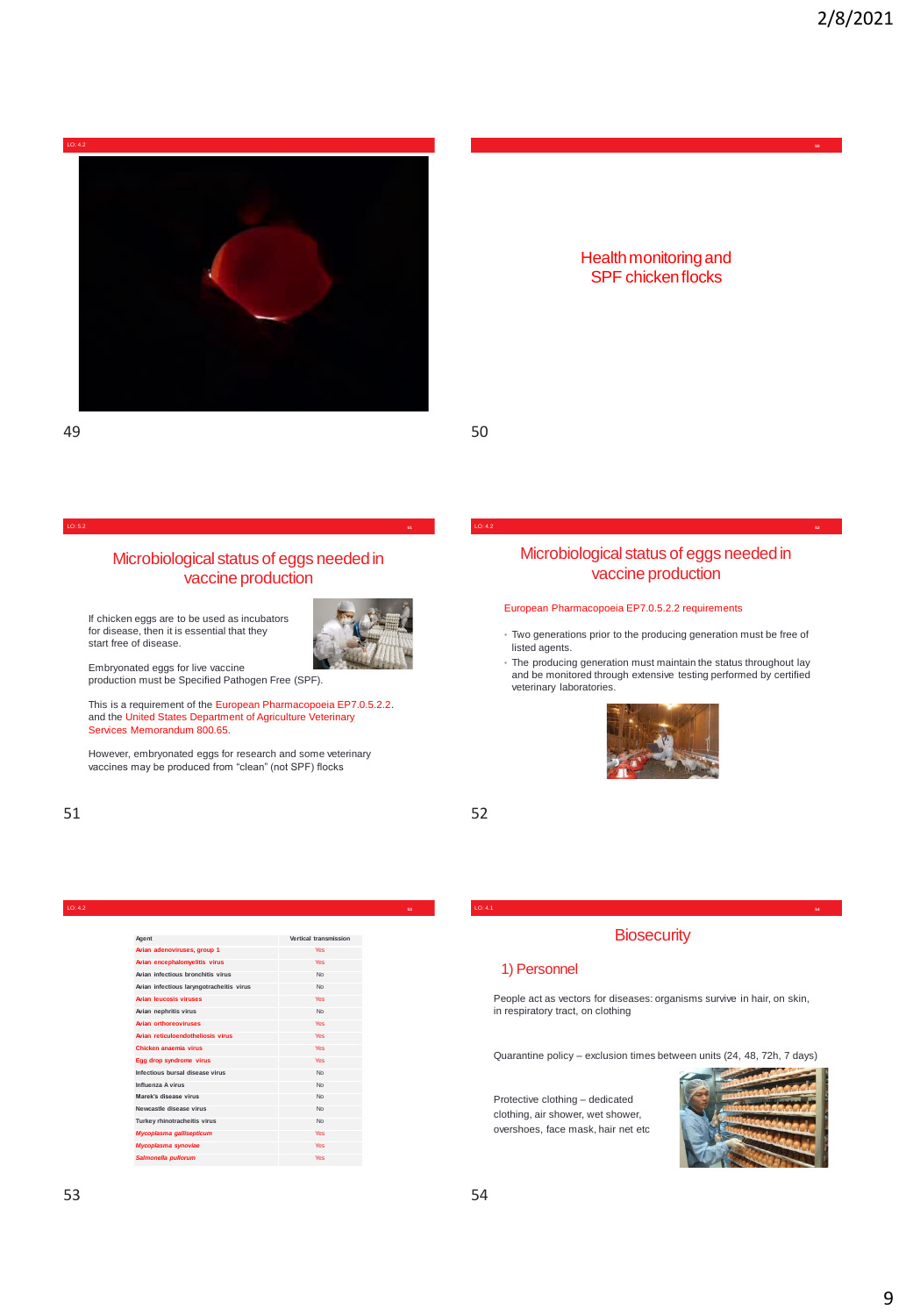# **Biosecurity**

## 2) Equipment

- Check before use
- Is it clean and sterile?

### 3) Inocula

- Sterilise or screen innocula before use
- If cannot screen, then treat as if contaminated

#### 4) Transport

• sterile conditions





# Qualities looked for in SPF eggs

## Quantity of allantoic fluid produced

The quantity of allantoic fluid is largely predetermined by the genetics of a bird. Higher volumes of allantoic fluid are obviously desirable.



It is possible to measure the speed of cell replication in the fertile egg which will affect embryo development and egg weight loss. Both of these can influence the yield of allantoic fluid.

# $57$

LO: 4.8 & 8.1 **<sup>59</sup> <sup>60</sup>**

# Why use chick embryos?

Chicken embryos are not immune-competent until day 14 of incubation. They can therefore be used for studies in tissue grafting and immune responses.

Viruses are obligate intracellular parasites and can only be cultured in a cellular environment. An avian egg provides a very good live tissue in which to culture and harvest some viruses (i.e. influenza A).

The genome of the domestic chicken was sequenced in 2004. Comparisons between the chicken and human genomes have helped to elucidate functional and regulatory genes.

Transgenic techniques are possible

# They maintain their sterility within the shell

LO: 4.8 & 8.1

Have natural resistance against contaminating bacteria.

Can be purchased as Specific Pathogen Free (SPF)

Free from exposure to specific and non-specific elements of the immune system

Readily available, low cost and easy to maintain - don't need feeding

Why use chick embryos?

Provide a constant environment for culture

Less sentient than more mature animals?

#### LO: 4.1 **<sup>55</sup> <sup>56</sup>** LO: 4.1

# Qualities looked for in SPF eggs

#### Egg fertility

Fertility can be affected by genetics, as well as the production system and the age of the flock.

#### Embryo viability

Embryo viability is a key factor affecting the average yield of virus production. A higher quantity of vaccine virus can be harvested if an embryo survives the infection of the seed virus for a longer period of time. This may also be influenced by genetic selection.

#### Egg shell quality

The egg shell quality is a factor of the birds' ability to metabolize calcium and the way that calcium is constructed in the shell. The egg weight curve also has an effect. All of these factors are may be influenced by genetics, as well as the feeding and age of the flock.

55 56

LO: 4.1 **<sup>58</sup>**

Minor Procedures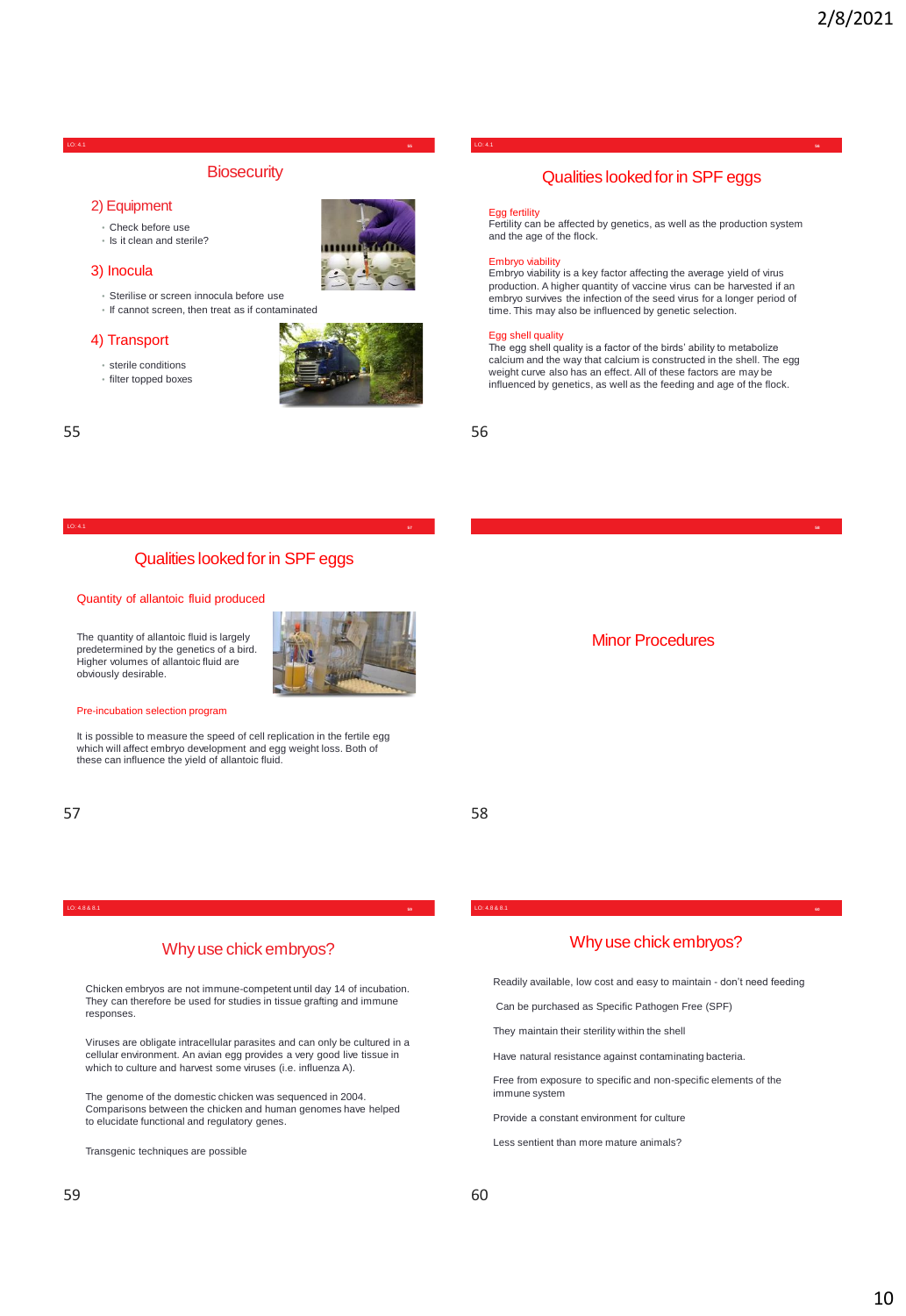# Prior considerations

Check health of egg

- Shell is intact and healthy
- Candle prior to inoculation to ensure viability • Candle daily after inoculation to check the embryos
- Appropriate protective clothing

Ensure clean uncluttered environment

Get equipment ready

- Check dose/sample volume
- Determined by route and size/species
- As small as practical
- Careful handling

Use a sterile technique

LO: 4.8 & 8.1 **<sup>61</sup> <sup>62</sup>** LO: 4.8 & 8.1

# Egg Inoculation

**CRACK DETECTION** 

Candling: the fertile eggs are candled. Cracked, infertile and dead embryos must be discarded.

Marking: The inoculation site is marked on the shell.

Sterilization: The site of innoculation is sterilised using an iodine swab, or similar.

Drilling the shell: An small hole is drilled in the shell at the selected point using a dentist drill or egg shell punch.

**63**

LO: 4.8 & 8.1

# INOCULATION PHASE





# Allantoic cavity inoculation

LO: 4.8 & 8.1 **<sup>64</sup>**

- Determine the location of the air sac - mark the opposite side to embryo
- Mark the inoculation site
- away from embryo, 2mm above air sac
- Disinfect top of egg
- Drill hole in shell (using sterile technique) • Inoculate
	- -Insert needle 16mm or so to penetrate the allantoic cavity
- Seal hole with wax or tape
- Replace in incubator



#### LO: 4.8 & 8.1 **<sup>67</sup>**

# **Harvesting**

- As new infective particles are produced, they are released into the egg (allantoic fluid or yolk sac).
- To harvest the agents, remove the top of the egg shell covering the air sac.
- Use sterile equipment.
- Pierce shell membrane and chorioallantoic membrane with a pipette, remove the embryo if required, and withdraw the infected fluid.